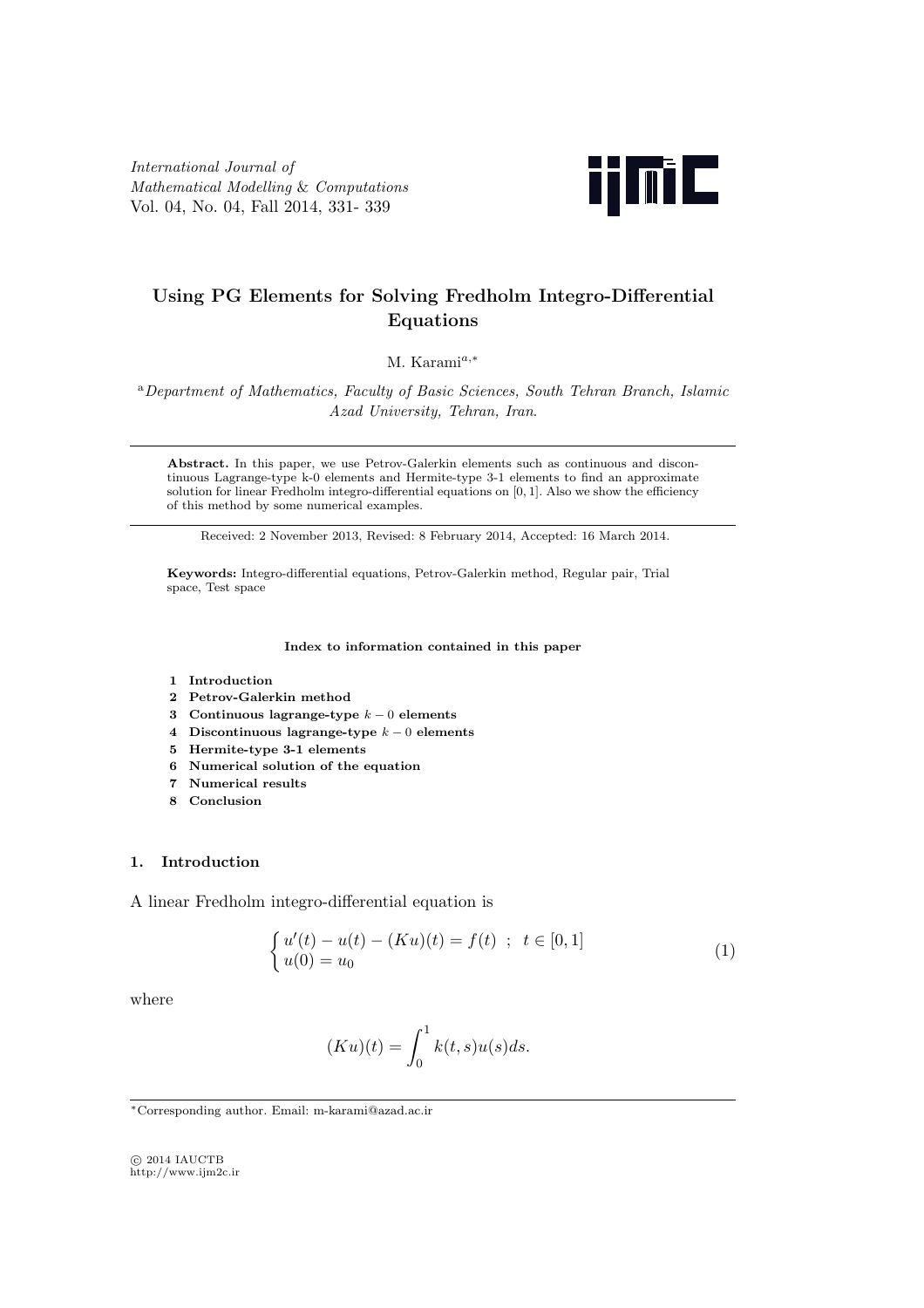There are different numerical methods to solve the equation (1) including least square, collocation, Galerkin. The analysis of these methods can be found in, for example, [1–3, 5]. Petrov Galerkin method is established for linear Fredholm integral equations in [4]. In that paper, it is shown that Petrov-Galerkin method includes the Galerkin, collocation and least square methods. One of the advantages of Petrov-Galerkin method is that it allows us to achieve the same order of convergence as the Galerkin method with much less computational cost by choosing the test spaces to be spaces of piecewise polynomials of lower degree. In  $[6-9]$ , authors used Lagrange-type *k −* 0 elements, Hermite-type 3-1 elements and multiwavelets bases for solving linear Fredholm integral equations and Hammerstein integral equations on [0*,* 1]. Also, wavelet Petrov - Galerkin method for solving integro-differential equations has been used in [10].

The rest of this paper is organized as follows: In section 2 we review petrov-Galerkin method and illustrate it for equation (1). In sections 3, 4 and 5 we review some kinds of Petrov-Galerkin elements such as continuous and discontinuous Lagrange-type k-0 elements and Hermite-type 3-1 elements. In section 6 we explain how to use this method for solving equation (1) and finally, in section 7 we use some numerical examples to show the efficiency of this method.

## **2. Petrov-Galerkin method**

In this section, following [4], we explain Petrov-Galerkin method.

Suppose  $X$  is a Banach space and  $X^*$  is the dual space of  $X$  consisting of continuous linear functionals on *X*. Assume that  $X_n$  and  $Y_n$ , for each positive integer *n*, are finite dimensional vector spaces such that  $X_n \subset X$ ,  $Y_n \subset X^*$  and

$$
\dim X_n = \dim Y_n, \quad n = 1, 2, \cdots. \tag{2}
$$

Also suppose that  $X_n$  and  $Y_n$  satisfy in the following condition:  $(H)$ : For each  $x \in X$  and  $y \in X^*$ , there exist  $x_n \in X_n$  and  $y_n \in Y_n$  such that  $||x_n - x|| \to 0$  and  $||y_n - y|| \to 0$  as  $n \to \infty$ .

DEFINITION 2.1 *For*  $x \in X$ *, an element*  $P_n x \in X_n$  *is called the generalized best* approximation from  $X_n$  to  $X$  with respect to  $Y_n$  whenever

$$
(x - P_n x, y_n) = 0 \quad \text{for all } y_n \in Y_n. \tag{3}
$$

In [4], it is proved that for each  $x \in X$ , there exists a unique generalized best approximation from  $X_n$  to  $X$  with respect to  $Y_n$  if and only if

$$
Y_n \cap X_n^{\perp} = \{0\}.\tag{4}
$$

and in this case,  $P_n$  is a projection, i.e.,  $P_n^2 = P_n$ .

Now let for each positive integer *n*, there exist a linear operator  $\Pi_n: X_n \to Y_n$ with  $\Pi_n X_n = Y_n$  satisfying two following conditions:

 $(H-1)$  for all  $x_n \in X_n$ ,  $||x_n|| \leq C_1(x_n, \Pi_n x_n)^{1/2}$  $(H-2)$  for all  $x_n \in X_n$ ,  $||\prod_n x_n|| \leq C_2 ||x_n||$ .

If a pair of space sequences  $\{X_n\}$  and  $\{Y_n\}$  satisfy  $(H-1)$  and  $(H-2)$ , we call  $\{X_n, Y_n\}$  a regular Pair. It is shown that, if a regular Pair  $\{X_n, Y_n\}$  satisfies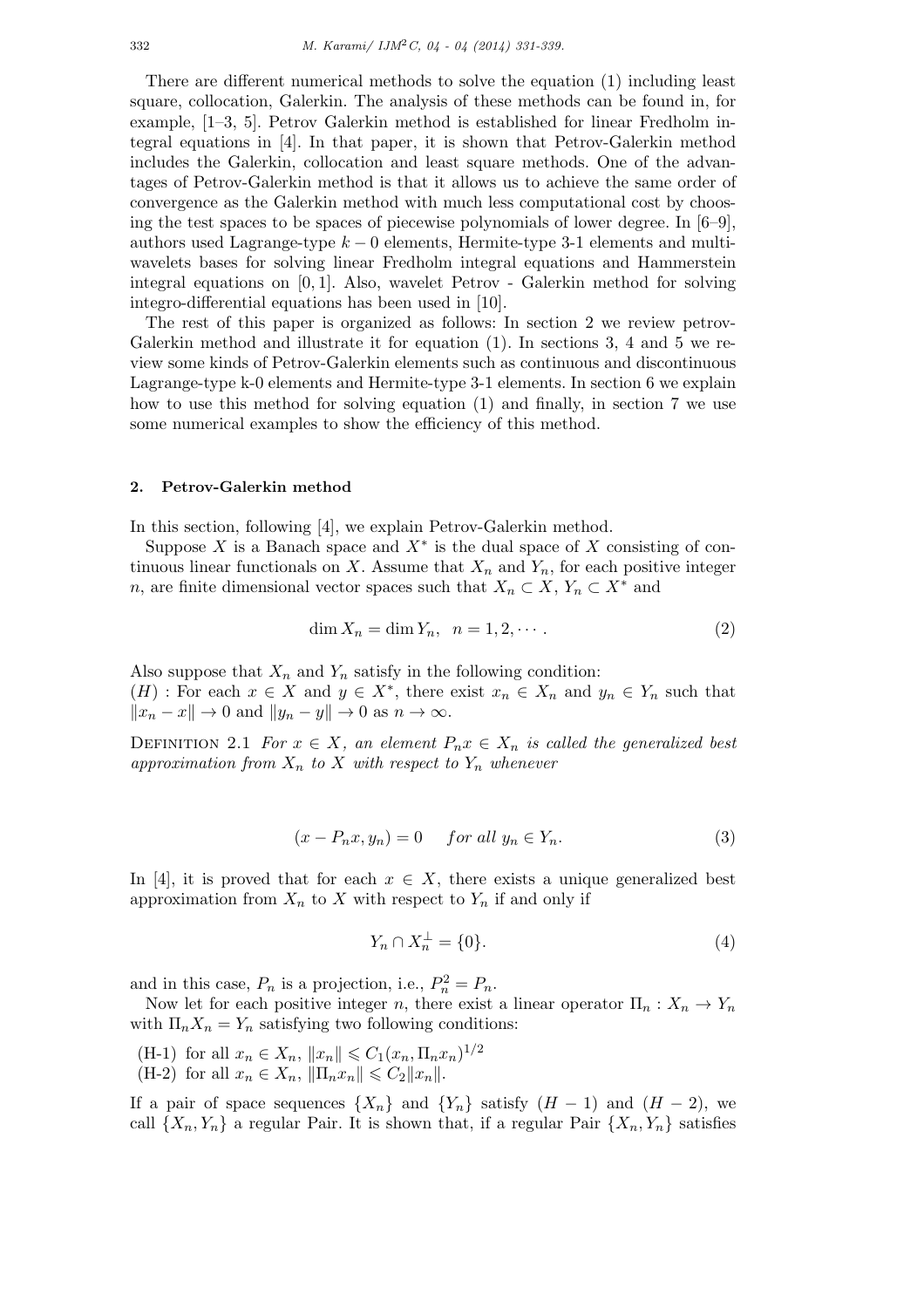$\dim X_n = \dim Y_n$  and condition  $(H)$ , then the corresponding generalized projection *P<sup>n</sup>* satisfies:

- (1) for all  $x \in X$ ,  $||P_n x x|| \to 0$  as  $n \to \infty$
- (2) there is a constant  $C > 0$  such that,  $||P_n|| < C$ ,  $n = 1, 2, \cdots$
- (3) for some constant  $C > 0$ , independent of n, we have  $||P_n x x|| \leq C ||Q_n x y||$ *x∥*

where  $Q_n x$  is the best approximation from  $X_n$  to  $x$ .

Petrov-Galerkin method for equation (1) is a numerical method to find  $u_n \in X_n$ such that

$$
(u'_n - u_n - Ku_n, y_n) = (f, y_n) \quad \text{for all } y_n \in Y_n. \tag{5}
$$

Now assume  $u_n \in X_n$  and  $\{b_i\}_{i=1}^n$  is a basis for  $X_n$  and  $\{b_j^*\}_{j=1}^n$  is a basis for  $Y_n$ . Therefore Petrov-Galerkin method on [0*,* 1] for equation (1) is

$$
(u'_n - u_n - Ku_n, b_j^*) = (f, b_j^*) \quad j = 1, \cdots, n. \tag{6}
$$

Petrov-Galerkin method using regular pairs  $\{X_n, Y_n\}$  of piecewise polynomial spaces are called Petrov-Galerkin elements. If we use piecewise polynomials of degrees *k* and *k'* for spaces  $X_n$  and  $Y_n$  respectively, we call the corresponding Petrov-Galerkin elements *k − k ′* elements.

# **3. Continuous lagrange-type** *k −* **0 elements**

Let  $0 = t_0 < t_1 < \cdots < t_n = 1$ . We divide the interval [0, 1] into *n* subinterval  $I_i = [t_{i-1}, t_i]$ . Let  $h_i = t_i - t_{i-1}$  for  $i = 1, \dots, n$  and  $X_n$  be the space of continuous piecewise polynomials of degree  $\leq k$  with knots at  $t_i, i = 1, 2, \dots, n-1$ . We construct a basis for  $X_n$  as follows:

let  $\tau_j = \frac{j}{k}$  $\frac{j}{k}, j = 0, 1, \cdots, k$  and define

$$
t_j^{(i)} = t_{i-1} + \tau_j h_i \quad j = 0, 1, \cdots, k \, , \, i = 1, \cdots, n.
$$

Clearly  $t_{i-1} = t_0^{(i)} < \cdots < t_k^{(i)} = t_i$ . Now let we define  $nk + 1$  functions  $\Phi_j^{(i)}(t)$  by

$$
\Phi_j^{(i)}(t) = \begin{cases}\n\prod_{\substack{\ell=0 \\ \ell \neq i}}^k \frac{t - t_\ell^{(i)}}{t_j^{(i)} - t_\ell^{(i)}} \ t \in I_i \\
\text{where } t \in I_i, j = 0 \\
0 \qquad \qquad t \notin I_i\n\end{cases}\n\begin{cases}\ni = 1, 2, \cdots, n \\
j = 1, 2, \cdots, k - 1 \\
i = n, j = k\n\end{cases}
$$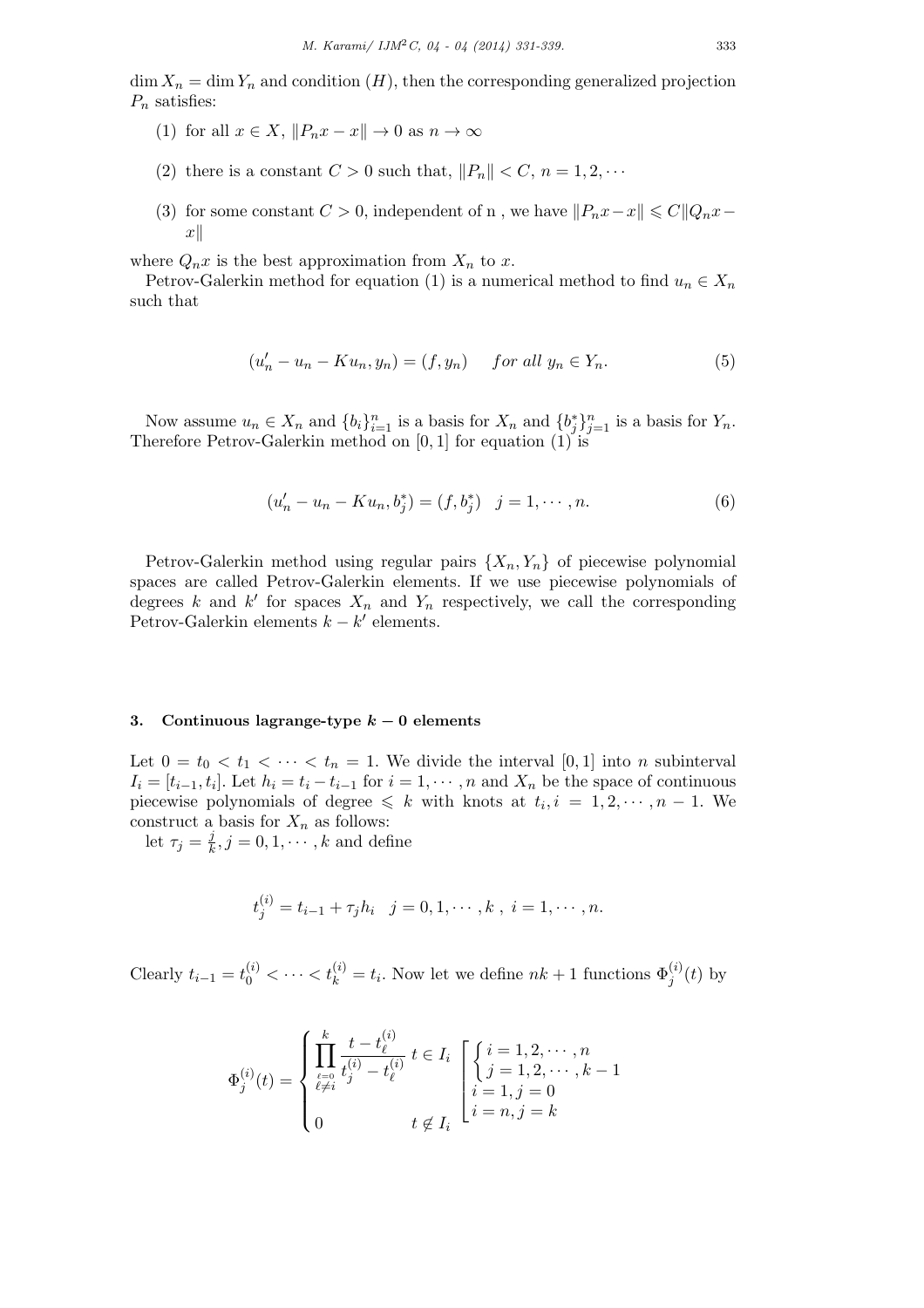$$
\Phi_k^{(i)}(t) = \begin{cases}\n\prod_{\ell=0}^{k-1} \frac{t - t_\ell^{(i)}}{t_k^{(i)} - t_\ell^{(i)}} & t \in I_i \\
\prod_{\ell=1}^k \frac{t - t_\ell^{(i+1)}}{(t_0^{(i+1)} - t_\ell^{(i)})} & t \in I_i + 1 \\
0 & t \notin I_i \cup I_i + 1\n\end{cases} \quad i = 1, 2, \dots, n-1.
$$

Note that for any  $x_n \in X_n$ , we have

$$
x_n(t) = \sum_{j=0}^k x_n(t_j^{(i)}) \Phi_j^{(i)}(t) \quad t \in I_i, i = 1, \cdots, n
$$

To construct the test space  $Y_n$ , we define

$$
\Psi_0^{(i)}(t) = \begin{cases} 1 \ t_{i-1} \leq t \leq t_{i-1} + \frac{1}{2k} \\ 0 \ \text{otherwise} \end{cases} i = 1, \dots, n
$$
\n
$$
\Psi_j^{(i)}(t) = \begin{cases} 1 \ t_{i-1} + \frac{2j-1}{2k} \leq t \leq t_{i-1} + \frac{2j+1}{2k} \\ 0 \ \text{otherwise} \end{cases} i = 1, \dots, n
$$
\n
$$
\Psi_k^{(i)}(t) = \begin{cases} 1 \ t_{i-1} + \frac{2k-1}{2k} \leq t \leq t_i \\ 0 \ \text{otherwise} \end{cases} i = 1, 2, \dots, n
$$

Then dim  $X_n = \dim Y_n = nk + 1$  and in [4] it is proved that for  $1 \leq k \leq 5$  these two space sequences form a regular pair.

# **4. Discontinuous lagrange-type** *k −* **0 elements**

As before we divide the interval  $[0, 1]$  into *n* subinterval  $I_i = [t_{i-1}, t_i]$  by a sequence of points  $0 = t_0 < t_1 < \cdots < t_n = 1$ . Let  $h_i = t_i - t_{i-1}$  for  $i = 1, \dots, n$  and  $X_n$  be the space of piecewise polynomials of degree  $\leq k$  with knots at  $t_i, i = 1, \dots, n-1$ . Let  $\tau_j = \frac{2j+1}{2k+2}, j = 0, 1 \cdots, k$  and define

$$
t_j^{(i)} = t_{i-1} + \tau_j h_i
$$
  $j = 0, 1, \dots, k, i = 1, \dots, n$ 

we define  $n(k+1)$  functions  $\Phi_j^{(i)}(t)$  by

$$
\Phi_j^{(i)}(t) = \begin{cases} \prod_{\substack{\ell=0 \\ \ell \neq j}}^k \frac{t - t_\ell^{(i)}}{t_j^{(i)} - t_\ell^{(i)}} \ t \in I_i & i = 1, \cdots, n \\ 0 & t \notin I_i \end{cases}
$$

So for each  $x_n \in X_n$ , we have

$$
x_n(t) = \sum_{j=0}^k x_n(t_j^{(i)}) \Phi_j^{(i)}(t), \quad t \in I_i, \ \ i = 1, \cdots, n.
$$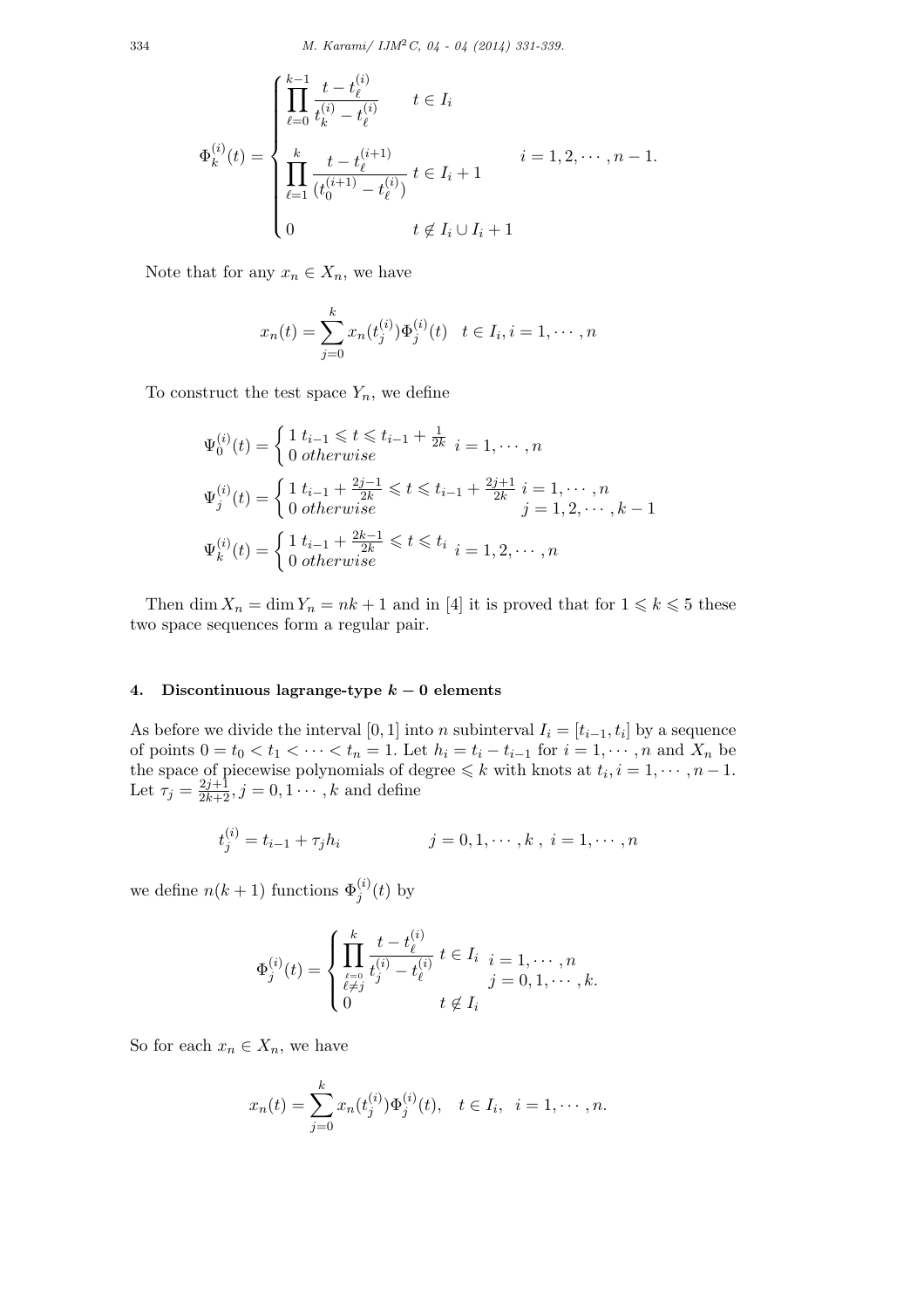Now we construct the test space  $Y_n$  by

$$
\psi_j^{(i)}(t) = \begin{cases} 1 \ t_{i-1} + \frac{jh_i}{k+1} \leq t \leq t_{i-1} + \frac{(j+1)h_i}{k+1} \ j = 0, 1, \cdots, k \\ 0 \ otherwise \qquad i = 1, \cdots, n \end{cases}
$$

Then  $\dim X_n = \dim Y_n = n(k+1)$  and in [4] it is proved that for  $1 \leq k \leq 5$  these two spaces sequences form a regular pair.

# **5. Hermite-type 3-1 elements**

Again let  $0 = t_0 < t_1 < \cdots < t_n = 1$  and define  $I_i$  and  $h_i$  as the previous section. Let  $X_n$  be the space of piecewise Hermite-type cubic polynomials, that is:

$$
X_n = \{ x_n \in C^1[0, 1] : x_n | I_i \text{ is a cubic polynomial determined by}
$$

$$
x_n^l(t_{i-1}), x_n^l(t_i), l = 0, 1, i = 1, \cdots, n \}
$$

$$
= span\{b_1(t), b_2(t), \cdots, b_{2n+2}(t)\}
$$

Using Hermite interpolation, we can show that for each  $x_n \in X_n$  the following relation is satisfied

$$
x_n(t) = \sum_{j=1}^{n+1} \{x_n(t_{j-1})b_{2j-1}(t) + x'_n(t_{j-1})b_{2j}(t)\},\,
$$

where

$$
b_j(t) = \begin{cases} \phi_j(\tau)(h_1)^{j-1} \ \tau = \frac{t - t_0}{h_1} \ , \ t \in I_1 \\ 0 \qquad t \notin I_1 \end{cases} j = 1, 2
$$

$$
b_{2i+j}(t) = \begin{cases} \phi_{j+2}(\tau)(h_i)^{j-1} \ \tau = \frac{t-t_{i-1}}{h_i} \ , \ t \in I_i \\ \phi_j(\tau)(h_{i+1})^{j-1} \ \tau = \frac{t-t_i}{h_{i+1}} \ , \ t \in I_{i+1} \begin{cases} i = 1, \cdots, n-1 \\ j = 1, 2 \end{cases} \\ 0 \qquad \qquad t \notin I_i \bigcup I_{i+1} \end{cases}
$$

$$
b_{2n+j}(t) = \begin{cases} \phi_{j+2}(\tau)(h_n)^{j-1} \ \tau = \frac{t - t_{n-1}}{h_n} \ , \ t \in I_n \\ 0 \qquad t \notin I_n \end{cases} j = 1, 2
$$

and

$$
\phi_1(\tau) = (1 - \tau)^2 (2\tau + 1) \n\phi_2(\tau) = \tau (1 - \tau)^2 \n\phi_3(\tau) = \tau^2 (3 - 2\tau) \n\phi_4(\tau) = (\tau - 1)\tau^2.
$$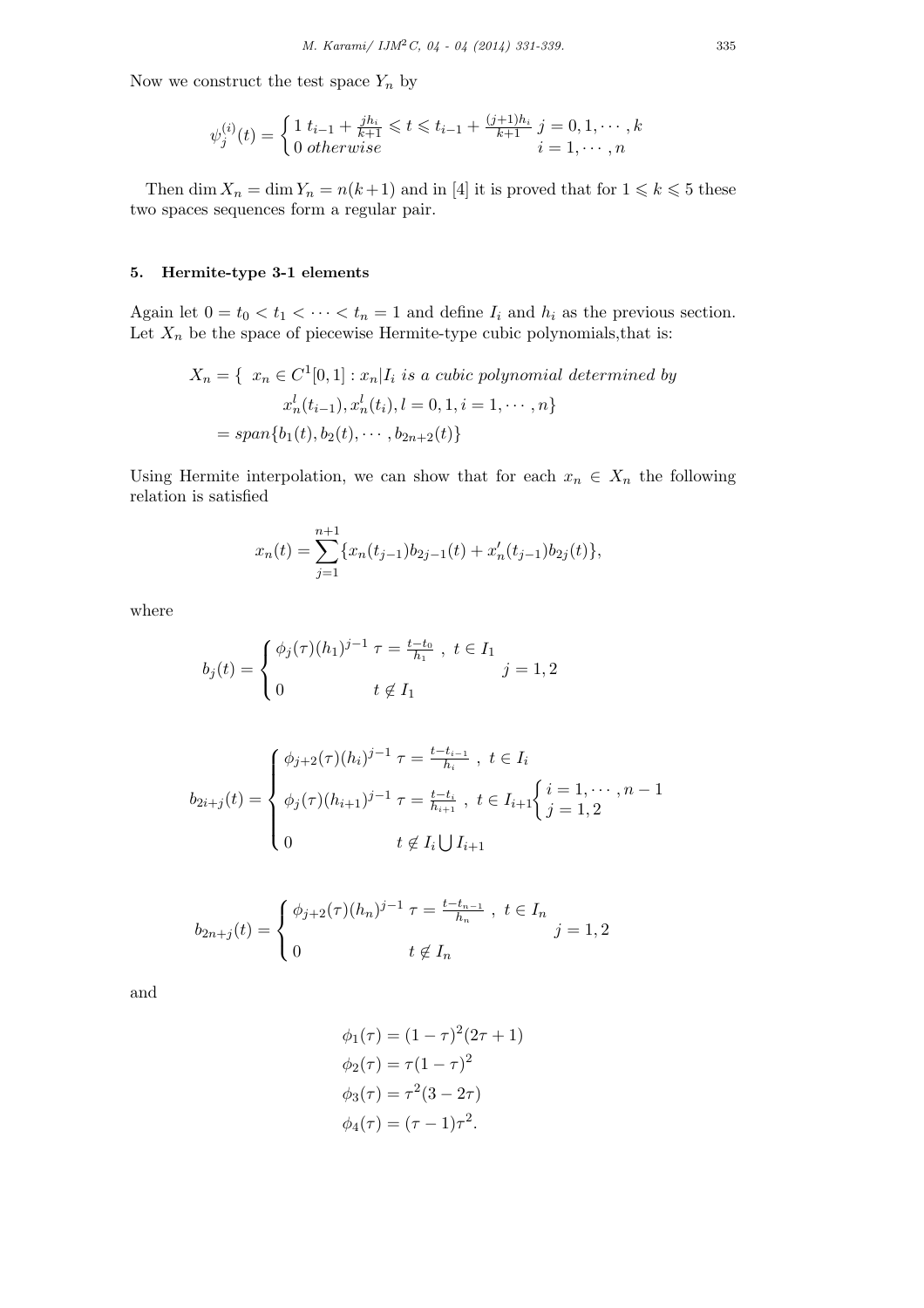Now suppose  $Y_n$  is the space of piecewise linear polynomials, that is:

$$
Y_n = span{b_1^*(t), b_2^*(t), \cdots, b_{2n+2}^*(t)}
$$

where

$$
b_{2i+1}^{*}(t) = \begin{cases} 1 \ t \in [t_i - \frac{h_i}{2}, t_i + \frac{h_{i+1}}{2}] & i = 0, 1, \cdots, n \\ 0 \ otherwise & i = 0, 1, \cdots, n \end{cases}
$$

$$
b_{2i+2}^{*}(t) = \begin{cases} t - t_i \ t \in [t_i - \frac{h_i}{2}, t_i + \frac{h_{i+1}}{2}] & i = 0, 1, \cdots, n \\ 0 & otherwise \end{cases}
$$

$$
h_0 = h_{n+1} = 0
$$

Then dim  $X_n = \dim Y_n = 2n + 2$  and in [4] it is proved that  $\{X_n, Y_n\}$  form a regular pair.

## **6. Numerical solution of the equation**

Now for solving equation(1), note that  $u'_n \in X_n$  can be written as:

$$
u'_n(t) = \sum_{j=1}^{N} c_j b_j(t),
$$
\n(7)

where  $N = nk + 1$  for continuous Lagrange-type k-0 elements and  $N = n(k + 1)$ for discontinuous Lagrange-type k-0 elements and  $N = 2n + 2$  for Hermite-type 3-1 elements. Therefore

$$
u_n(t) = \int_0^t u'_n(\eta) d\eta + u(0)
$$
  
= 
$$
\sum_{j=1}^N c_j \int_0^t b_j(\eta) d\eta + u_0.
$$
 (8)

From (6), Petrov-Galerkin method for equation(1) is

$$
(u'_n(t) - u_n(t) - \int_0^1 k(t,s)u_n(s)ds, b_i^*(t) =
$$
  
(f(t), b\_i^\*(t)) , i = 1, ..., N. (9)

If we substitute (7) and (8) in (9), this leads to determin  $\{c_1, c_2, \cdots, c_N\}$  as the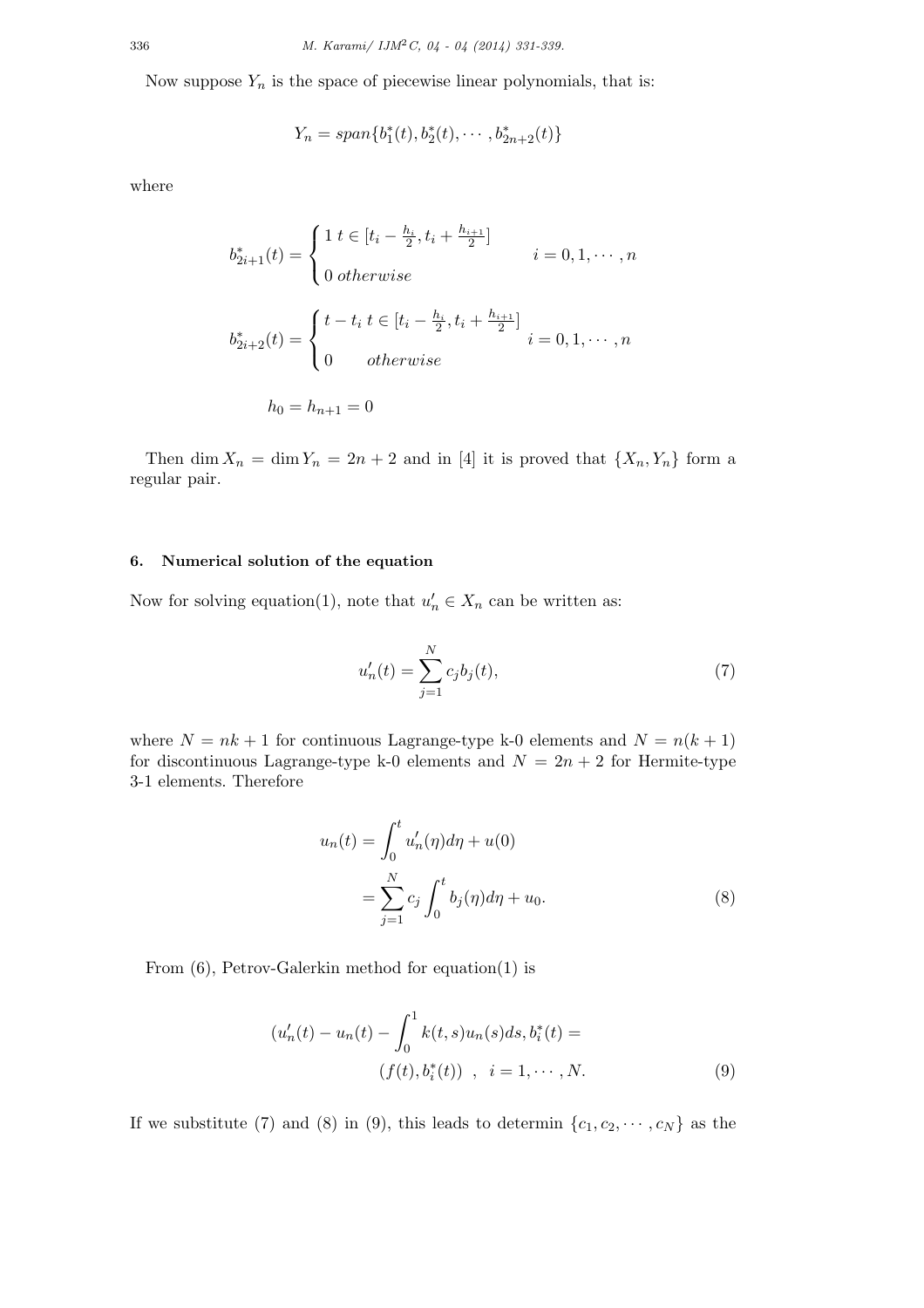Table 1. Error of the solution of example 7.1, by using continuous Lagrangetype k-0 elements

| $k \backslash n$ |             | 2                 |                   | 10                 |
|------------------|-------------|-------------------|-------------------|--------------------|
|                  | 0.0711171   | 0.0188107         | 0.054749          | 0.005467           |
| 2                | 0.0318487   | 0.0217291         | 0.00369031        | $3.76589*10^{-5}$  |
| 3                | 0.00718256  | 0.00482825        | 0.00011322        | $1.34267*10^{-5}$  |
|                  | 0.00379042  | $5.01533*10^{-4}$ | $1.43578*10^{-5}$ | $8.91439*10^{-8}$  |
| 5                | 0.000644195 | $2.11348*10^{-4}$ | $2.25054*10^{-6}$ | $1.39802*10^{-10}$ |

Table 2. Error of the solution of example 7.1, by using discontinuous Lagrange-type k-0 elements

| $k \backslash n$                            |                                                                    | 2                                                                               |                                                                                  | 10                                                                                          |
|---------------------------------------------|--------------------------------------------------------------------|---------------------------------------------------------------------------------|----------------------------------------------------------------------------------|---------------------------------------------------------------------------------------------|
| $\overline{2}$<br>-3<br>$\overline{4}$<br>5 | 0.0511045<br>0.00360519<br>0.00187936<br>0.00138635<br>0.000358096 | 0.0224796<br>0.00812911<br>0.00216985<br>$3.43556*10^{-4}$<br>$1.48186*10^{-5}$ | 0.071885<br>0.000710505<br>0.000183828<br>$3.07522*10^{-5}$<br>$2.78763*10^{-6}$ | 0.0193661<br>$2.86684*10^{-4}$<br>$7.35154*10^{-5}$<br>$6.93185*10^{-8}$<br>$1.14221*10-10$ |

solution of linear system

$$
\sum_{j=1}^{N} c_j \{ (b_j(t), b_i^*(t)) - (\int_0^t b_j(\eta) d\eta, b_i^*(t)) -
$$
  

$$
(\int_0^1 k(t, s) \int_0^s b_j(\eta) d\eta ds, b_i^*(t)) \} = (f(t), b_i^*(t)) +
$$
  

$$
(u_0, b_i^*(t)) + (u_0 \int_0^1 k(t, s) ds, b_i^*(t)) , i = 1, \dots, N.
$$
 (10)

### **7. Numerical results**

*Example 7.1* Consider integro-differential equation

$$
\begin{cases}\n u'(t) - u(t) - \int_0^1 e^{st} u(s) ds = \frac{1 - e^{t+1}}{t+1} & 0 \leq t \leq 1 \\
 u(0) = 1 & \end{cases}
$$

with the exact solution  $u(t) = e^t$ . In table 1 and table 2 we computed  $\|u_n(t_i^{(i)})\|$  $y^{(i)}_j) - u(t^{(i)}_j)$  $\left\{ \begin{bmatrix} u \\ j \end{bmatrix} \right\}$  by using continuous Lagrange-type k-0 elements and discontinuous Lagrange-type k-0 elements, respectively, and in table 5, we computed  $||u_n(t_i) - u(t_i)||_2$  by using Hermite-type 3-1 elements for  $n = 1, 2, 4, 10$  with equally spaced points.

*Example 7.2* Consider integro-differential equation

$$
\begin{cases} u'(t) - u(t) - \frac{1}{(\ln 2)^2} \int_0^1 \frac{t}{s+1} u(s) ds = \frac{1}{t+1} - \frac{t}{2} - \ln(t+1) & 0 \leq t \leq 1\\ u(0) = 0 & \end{cases}
$$

with the exact solution  $u(t) = \ln(t + 1)$ . In table 3 and table 4 we computed  $\|u_n(t_i^{(i)})\|$  $y^{(i)}_j) - u(t^{(i)}_j)$  $\left| \frac{f^{(t)}}{j} \right|$  by using continuous Lagrange-type k-0 elements and discontinuous Lagrange-type k-0 elements, respectively, and in table 5, we computed  $||u_n(t_i) - u(t_i)||_2$  by using Hermite-type 3-1 elements for  $n = 1, 2, 4, 10$  with equally spaced points.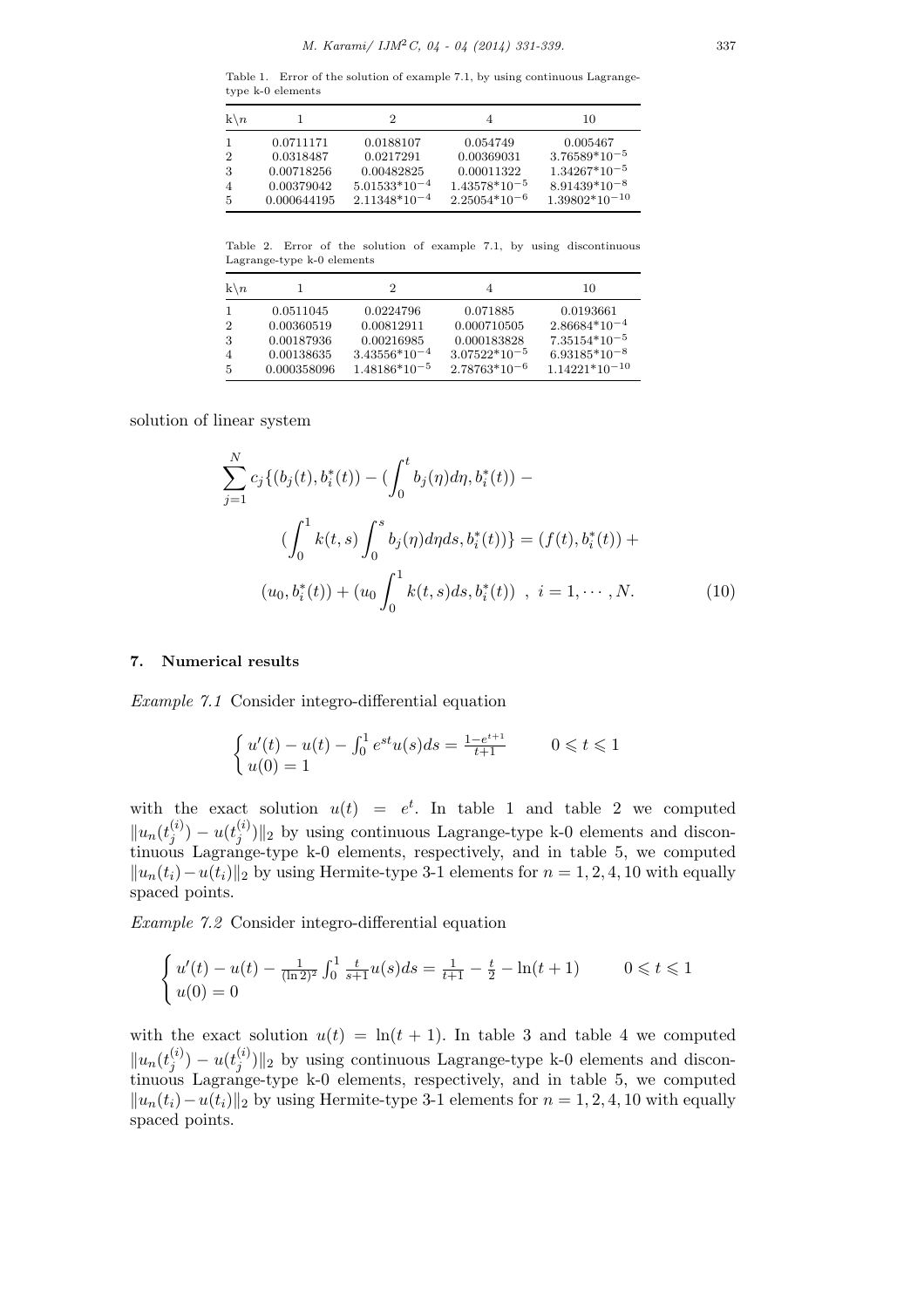Table 3. Error of the solution of example 7.2 by using continuous Lagrangetype k-0 elements

| $k \backslash n$ |                   | '2                |                   | 10                |
|------------------|-------------------|-------------------|-------------------|-------------------|
|                  | 0.281718          | 0.0981084         | 0.0143986         | 0.0198249         |
| $\overline{2}$   | 0.00615015        | 0.000388461       | $3.63723*10^{-4}$ | $8.69589*10^{-6}$ |
| 3                | 0.00189197        | 0.000289194       | $4.30127*10^{-4}$ | $8.68816*10^{-6}$ |
| $\overline{4}$   | $5.64184*10^{-7}$ | $7.56978*10^{-6}$ | $2.08519*10^{-8}$ | $1.85981*10^{-9}$ |
| 5                | $3.14611*10^{-7}$ | $4.61389*10^{-6}$ | $5.34152*10^{-8}$ | $2.07412*10^{-9}$ |

Table 4. Error of the solution of example 7.2 by using discontinuous Lagrange-type k-0 elements

| $k \backslash n$ |                   |                   |                   | 10                |
|------------------|-------------------|-------------------|-------------------|-------------------|
| $\mathbf{1}$     | 0.0116123         | 0.00483185        | 0.017779          | 0.004548          |
| $\overline{2}$   | 0.000668994       | 0.0079569         | $8.47232*10^{-5}$ | $3.51021*10^{-6}$ |
| 3                | 0.00128848        | 0.000119047       | $1.09386*10^{-5}$ | $4.31958*10^{-6}$ |
| $\overline{4}$   | $3.01056*10^{-5}$ | $7.61518*10^{-6}$ | $2.17294*10^{-7}$ | $1.41735*10^{-9}$ |
| 5                | $4.10969*10^{-5}$ | $5.16155*10^{-7}$ | $2.58529*10^{-7}$ | $2.67806*10^{-9}$ |

Table 5. Error of the solution of examples 7.1 and 7.2 by using Hermite-type 3-1 elements

| n  | Example 7.1       | Example 7.2        |
|----|-------------------|--------------------|
| 1  | 0.00660823        | 0.01902821         |
| 2  | 0.00028836        | 0.00261158         |
| 4  | $1.17916*10^{-5}$ | 0.000334349        |
| 10 | $4.89515*10^{-7}$ | $1.552805*10^{-6}$ |

#### **8. Conclusion**

When using piecewise polynomials as basis functions we face with the following problems:

- 1) Increasing in the polynomials's degree increases calculation's errors;
- 2) Numerical solution of equations by the Galerkin method is so difficult.

In this paper, we used Petrov-Galerkin elements for solving linear Fredholm integro-differential equations. Using this method, by choosing the test space to be space of piecewise polynomials of lower degree, we practically showed that the above problems could be removed, consequently, we are able to solve equation (1) with less computational cost. In section 7 we showed , by two examples , that increasing in the degree of polynomials causes decreasing of the calculation's errors.

#### **References**

- [1] H. Adibi, A. Taherian, *Numerical Solution of the Most General Nonlinear Fredholm Integro-Differential-Difference Equations by using Taylor Polynomial Approach*, International Journal of Mathematical Modelling Computations(IJM2C) **2 (4)** (2012).
- [2] M.Amirfakhrian and K.Shakibi, *Solving Integro-Differential Equation by Using B- Spline Interpolation*, International Journal of Mathematical Modelling Computations(IJM2C) **3 (3)** (2013).
- [3] K.E.Atkinson, *The numerical solution of integral equation of the second kind*, Cambridge monographs on Applied and computational mathematics, Cambridge university press (1999).
- [4] Z.Chen and Y.Xu, *The Petrov-Galerkin and iterated Petrov-Galerkin methods for second-kind integral equations*, SIAM J. Num. Anal. **35 (1)** (1998) 406-434.
- [5] M. A. Fariborzi Araghi, S. Daliri, M. Bahmanpour, *Numerical Solution of Integro-Differential Equation by using Chebyshev Wavelet Operational Matrix of Integration*, International Journal of Mathematical Modelling Computations(IJM2C) **2 (2)** (2012).
- [6] M.Karami, *Solving Integral Equations by Petrov-Galerkin Method and Using Hermite-type 3-1 Elements*, Dynamic systems and applications conference, Antalya, Turkey, July 05-10 (2004).
- [7] K.Maleknejad and M.Karami, *The Petrov Galerkin method for solving Fredholm integral equations of the second kind* , 34th Iranian mathematics confrence, Shahrood university,Shahrood, Iran, Aug30- Sep2 (2003).